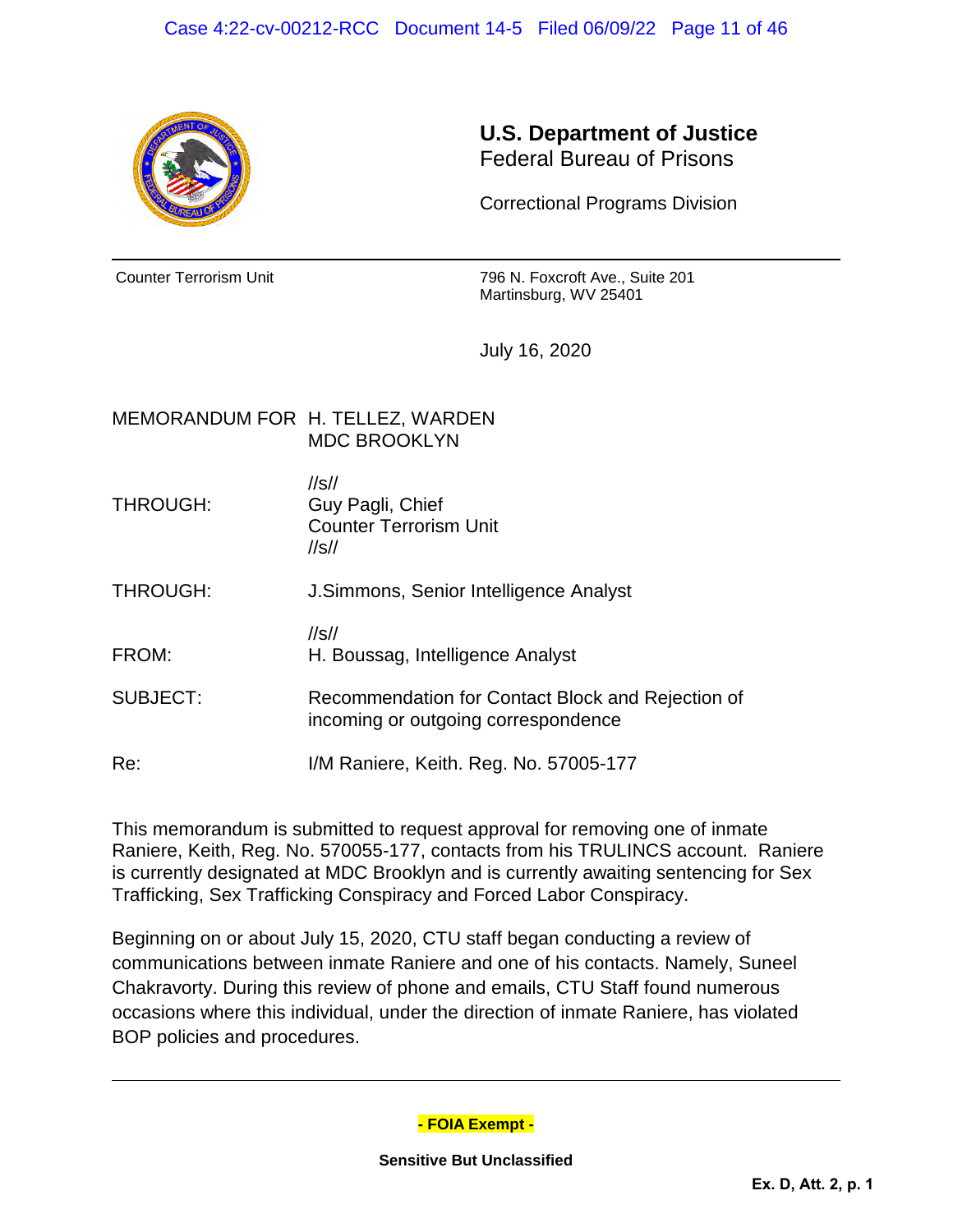A review of multiple telephonic conversations concluded the above mentioned individual has helped inmate Raniere recorded podcasts for interviews he is pursuing to use in HBO, Netflix and Showtime.

For instance, on a call placed by Raniere to Suneel at telephone number [646-939- 9625] on Friday, May 8, 2020. Raniere asked the recipient if he is ready for him to record a podcast and then counts him off. At that time, inmate Raniere knowingly began to record a podcast, the narrative of which was "How much legal experience a judge has?"

On another call, placed by Raniere to Suneel on Monday, July 13, 2020. At the same telephone number, inmate Raniere inquired as to how many podcasts they have recorded up to this point. At that moment, Suneel indicated they have recorded over 110 official segments and about 50 podcasts. It shall be noted, during the monitoring of this inmate, nearly most of his phone calls included a segment he dedicated to a podcasts with the help of Suneel, Chakravorty.

Additionally, while reviewing inmate Raniere's communication, neither Raniere nor Suneel Chakravorty, have been reviewed or approved by the Office of Research and Evaluation (ORE) for research privileges within the Bureau of Prisons.

Further review of the communication between Raniere and Suneel have concluded inmate Raniere is also utilizing this individual to set up protests outside of the prison. Specifically, Raniere orchestrated through this individual for a group of women to show up regularly and dance provocatively for inmates to view through their cell windows.

Case in point, on a telephone call placed by Raniere to Suneel to the same number on July 12, 2020, Raniere and Suneel discussed the success of the women dancing in front of the prison. Suneel added the inmates were "banging on their windows and making a beat," Expectedly, Raniere gloated and hoped this movement keeps growing and more women get involved. Additionally, Raniere directed Suneel to contact more women.

CTU staff became aware of these events occurring on Friday, July 03, 2020. During a monitoring of a phone call to the same individual, Raniere thanked Suneel for coming by and for bringing Eduardo and Nicky to see him and inquired about whether they read the messages the inmate was writing on the light fixture for them and vice versa.

Relatedly, On Tuesday, July 06, 2020, Raniere authored an electronic correspondence to email address [marvy@pm.me] belonging to a contact named Marianna Fernandez. In the email, Raniere talked about the realization of his ideas. Specifically, his

**- FOIA Exempt -**

**Sensitive But Unclassified**